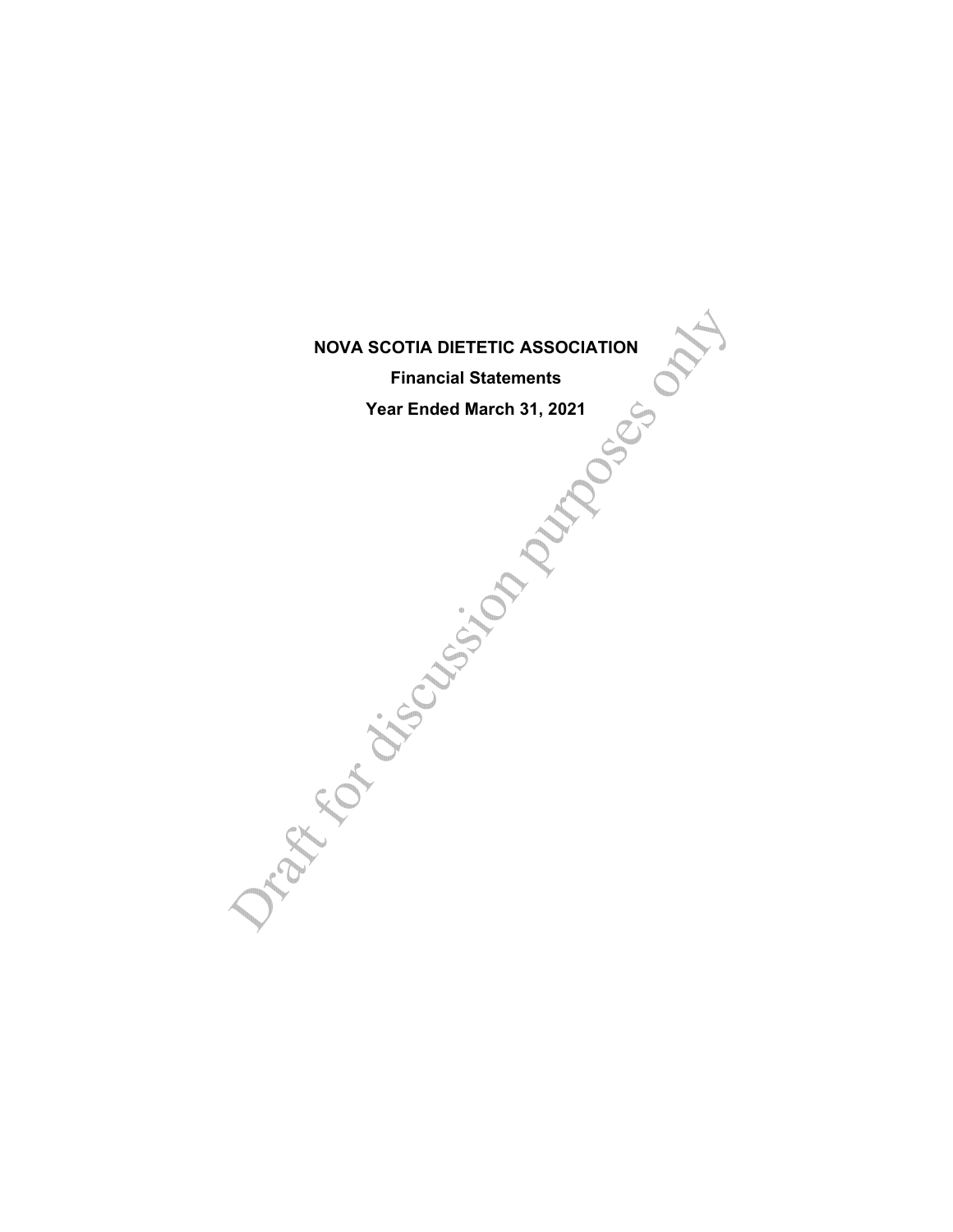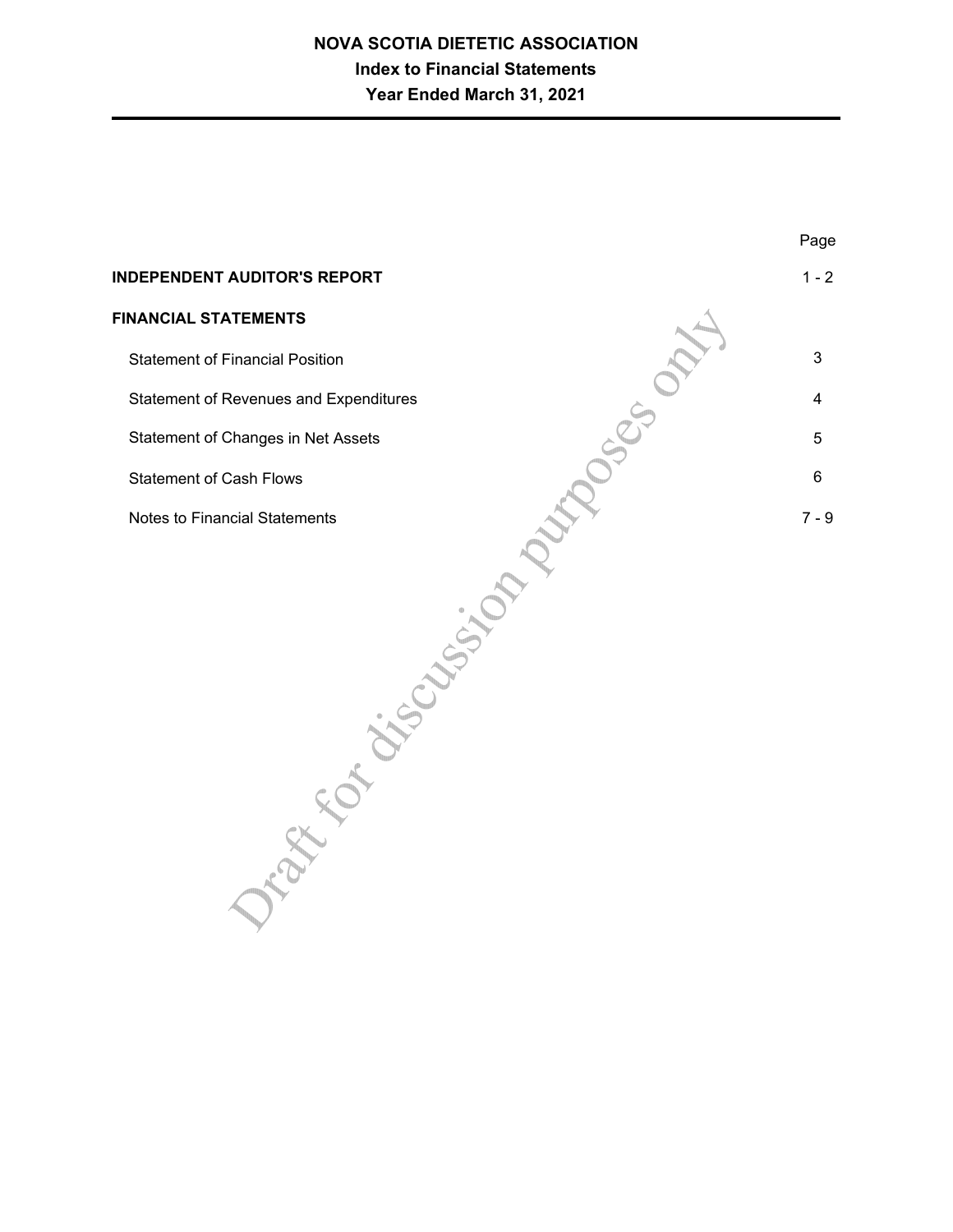# **INDEPENDENT AUDITOR'S REPORT**

To the Members of Nova Scotia Dietetic Association

#### *Opinion*

We have audited the financial statements of Nova Scotia Dietetic Association (the "Association"), which comprise the statement of financial position as at March 31, 2021, and the statements of revenues and expenditures, changes in net assets and cash flows for the year then ended, and notes to the financial statements, including a summary of significant accounting policies.

In our opinion, the accompanying financial statements present fairly, in all material respects, the financial position of the Association as at March 31, 2021, and the results of its operations and cash flows for the year then ended in accordance with Canadian accounting standards for not-for-profit organizations (ASNPO).

#### *Basis for Opinion*

We conducted our audit in accordance with Canadian generally accepted auditing standards. Our responsibilities under those standards are further described in the *Auditor's Responsibilities for the Audit of the Financial Statements* section of our report. We are independent of the Association in accordance with ethical requirements that are relevant to our audit of the financial statements in Canada, and we have fulfilled our other ethical responsibilities in accordance with these requirements. We believe that the audit evidence we have obtained is sufficient and appropriate to provide a basis for our opinion.

#### *Responsibilities of Management and Those Charged with Governance for the Financial Statements*

Management is responsible for the preparation and fair presentation of the financial statements in accordance with ASNPO, and for such internal control as management determines is necessary to enable the preparation of financial statements that are free from material misstatement, whether due to fraud or error.

In preparing the financial statements, management is responsible for assessing the Association's ability to continue as a going concern, disclosing, as applicable, matters related to going concern and using the going concern basis of accounting unless management either intends to liquidate the Association or to cease operations, or has no realistic alternative but to do so.

Those charged with governance are responsible for overseeing the Association's financial reporting process.

*(continues)*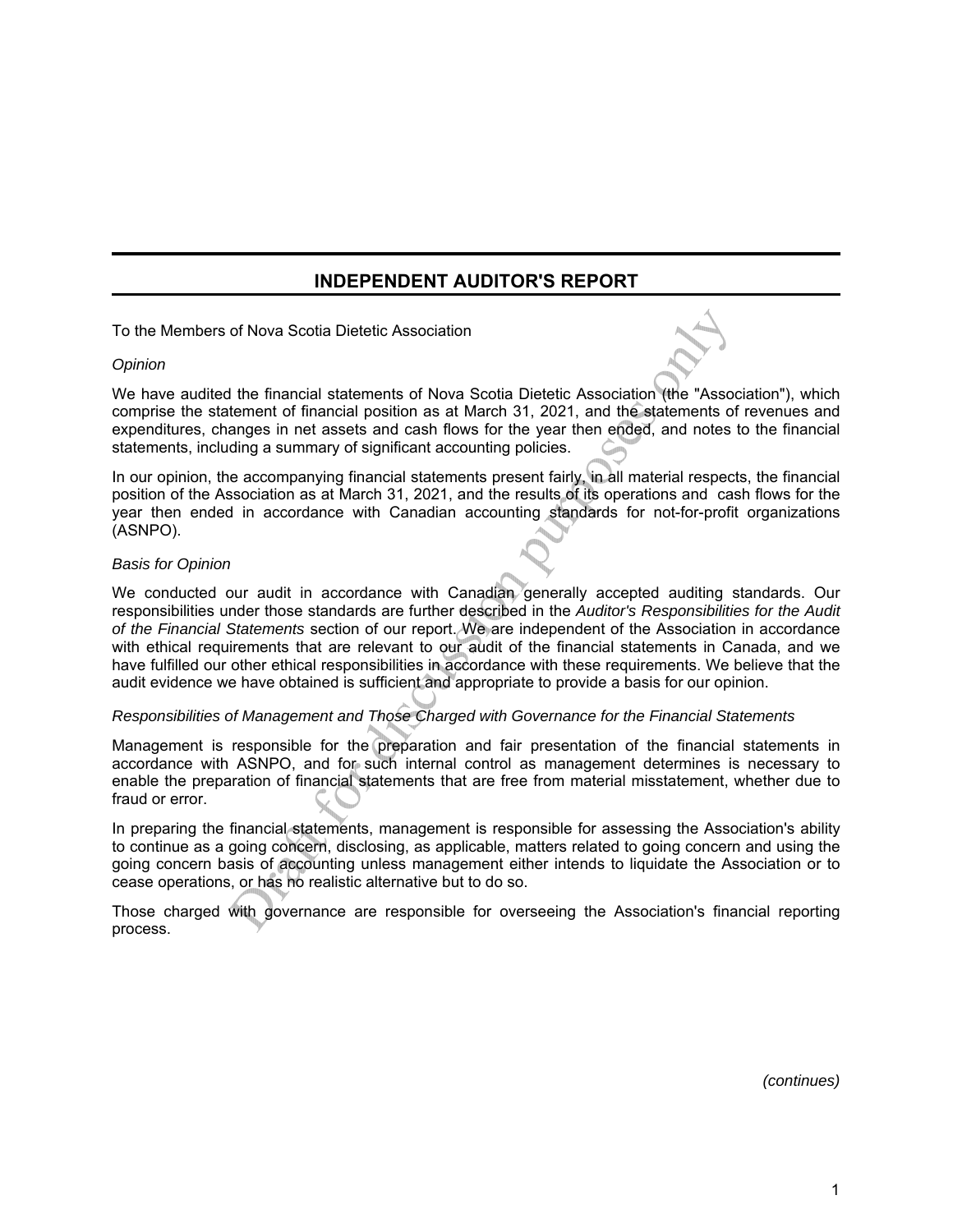Independent Auditor's Report to the Members of Nova Scotia Dietetic Association *(continued)*

#### *Auditor's Responsibilities for the Audit of the Financial Statements*

Our objectives are to obtain reasonable assurance about whether the financial statements as a whole are free from material misstatement, whether due to fraud or error, and to issue an auditor's report that includes our opinion. Reasonable assurance is a high level of assurance, but is not a guarantee that an audit conducted in accordance with Canadian generally accepted auditing standards will always detect a material misstatement when it exists. Misstatements can arise from fraud or error and are considered material if, individually or in the aggregate, they could reasonably be expected to influence the economic decisions of users taken on the basis of these financial statements.

As part of an audit in accordance with Canadian generally accepted auditing standards, we exercise professional judgment and maintain professional skepticism throughout the audit. We also:

- Identify and assess the risks of material misstatement of the financial statements, whether due to fraud or error, design and perform audit procedures responsive to those risks, and obtain audit evidence that is sufficient and appropriate to provide a basis for our opinion. The risk of not detecting a material misstatement resulting from fraud is higher than for one resulting from error, as fraud may involve collusion, forgery, intentional omissions, misrepresentations, or the override of internal control.
- Obtain an understanding of internal control relevant to the audit in order to design audit procedures that are appropriate in the circumstances, but not for the purpose of expressing an opinion on the effectiveness of the Association's internal control.
- Evaluate the appropriateness of accounting policies used and the reasonableness of accounting estimates and related disclosures made by management.
- Conclude on the appropriateness of management's use of the going concern basis of accounting and, based on the audit evidence obtained, whether a material uncertainty exists related to events or conditions that may cast significant doubt on the Association's ability to continue as a going concern. If we conclude that a material uncertainty exists, we are required to draw attention in our auditor's report to the related disclosures in the financial statements or, if such disclosures are inadequate, to modify our opinion. Our conclusions are based on the audit evidence obtained up to the date of our auditor's report. However, future events or conditions may cause the Association to cease to continue as a going concern.
- Evaluate the overall presentation, structure and content of the financial statements, including the disclosures, and whether the financial statements represent the underlying transactions and events in a manner that achieves fair presentation.

We communicate with those charged with governance regarding, among other matters, the planned scope and timing of the audit and significant audit findings, including any significant deficiencies in internal control that we identify during our audit.

Halifax, Nova Scotia

June 1, 2022 CHARTERED PROFESSIONAL ACCOUNTANTS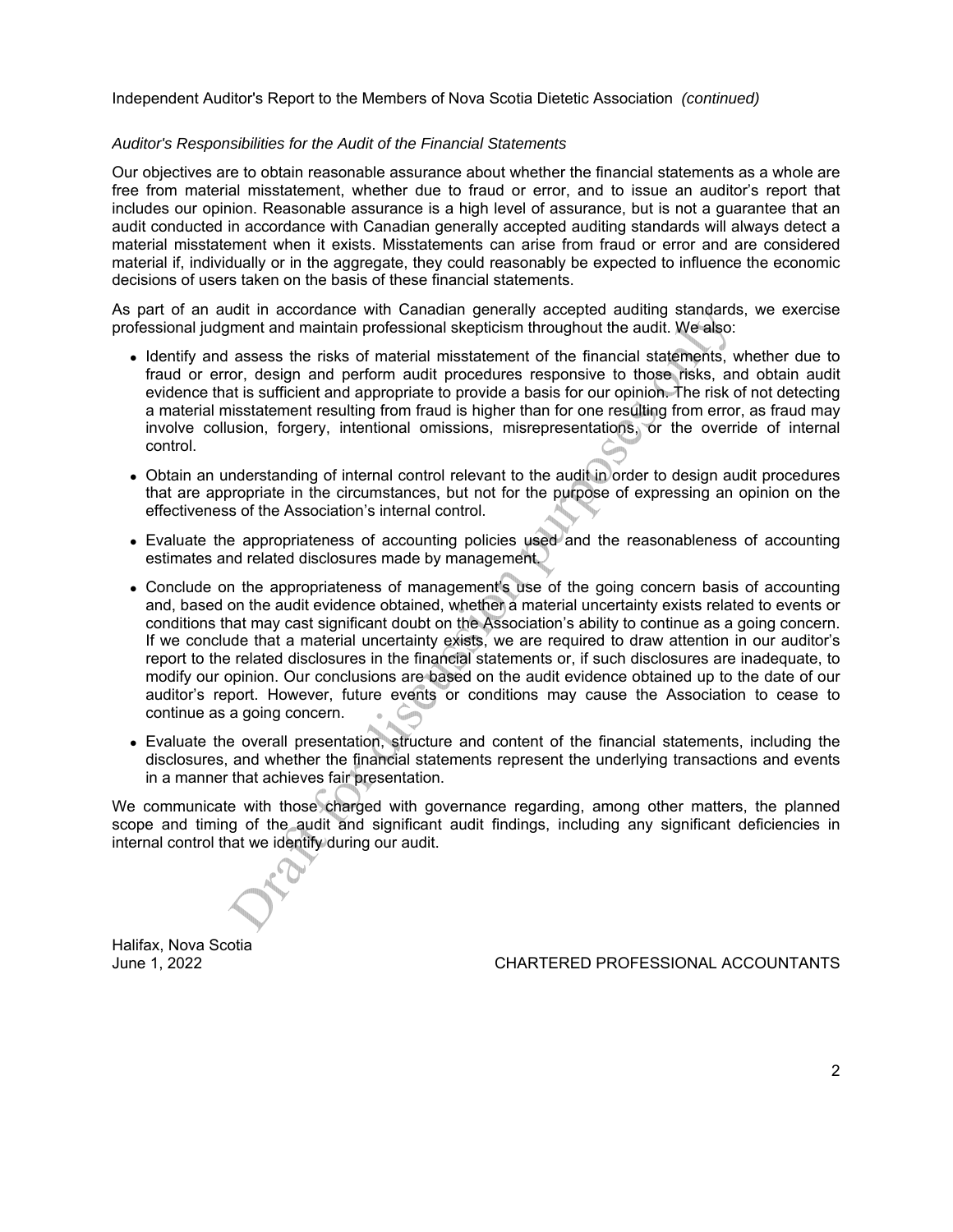# **NOVA SCOTIA DIETETIC ASSOCIATION**

# **Statement of Financial Position**

**March 31, 2021**

|                                                                                                                                                                                                    | 2021                             | 2020                            |
|----------------------------------------------------------------------------------------------------------------------------------------------------------------------------------------------------|----------------------------------|---------------------------------|
| <b>ASSETS</b><br><b>CURRENT</b><br>Cash<br>Guaranteed investment certificates (Note 4)<br>Prepaid expenses                                                                                         | \$<br>192,543<br>147,548         | \$<br>83,832<br>148,290         |
|                                                                                                                                                                                                    | \$<br>2,489<br>342,580           | \$<br>4,012<br>236,134          |
| <b>LIABILITIES AND NET ASSETS</b><br><b>CURRENT</b><br>Accounts payable and accrued liabilities (Note 5)<br>Membership dues received in advance (Note 6)<br>Exam fees received in advance (Note 6) | \$<br>25,337<br>157,200<br>5,775 | \$<br>14,321<br>84,026<br>5,250 |
|                                                                                                                                                                                                    | 188,312                          | 103,597                         |
| <b>NET ASSETS</b>                                                                                                                                                                                  | 154,268                          | 132,537                         |
|                                                                                                                                                                                                    | \$<br>342,580                    | \$<br>236,134                   |
| ram Cr. discussion                                                                                                                                                                                 |                                  |                                 |

## **ON BEHALF OF THE BOARD**

\_\_\_\_\_\_\_\_\_\_\_\_\_\_\_\_\_\_\_\_\_\_\_\_\_\_\_\_\_ *Director* 

\_\_\_\_\_\_\_\_\_\_\_\_\_\_\_\_\_\_\_\_\_\_\_\_\_\_\_\_\_ *Director*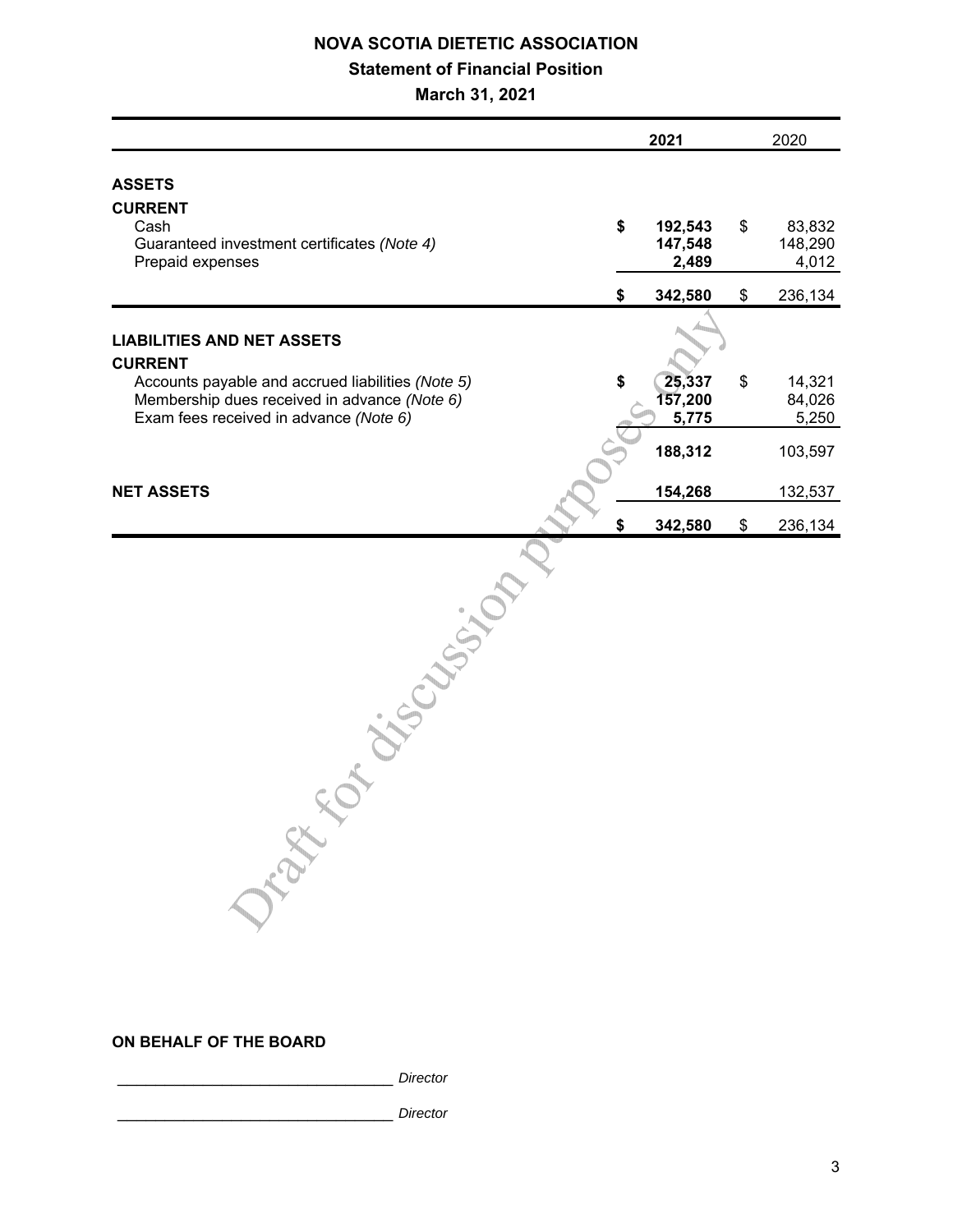# **NOVA SCOTIA DIETETIC ASSOCIATION Statement of Revenues and Expenditures**

**Year Ended March 31, 2021**

| <b>REVENUE</b><br>\$<br>\$<br>239,793<br>Membership dues<br>246,816<br>Exam fees<br>15,225<br>22,016<br>Application fees<br>4,604<br>4,736<br>Interest income<br>4,045<br>1,658<br>Miscellaneous<br>3,247<br>273,837<br>268,303<br><b>EXPENDITURES</b><br>$-5,000$<br>Accounting fees<br>5,118<br>2,717<br>Alliance<br>2,623<br>2,594<br>15,561<br>Board expenses<br>Committees<br>239<br>962<br>26,157<br>Communications<br>19,890<br>14,138<br>22,092<br>Exam cost sharing<br>4,197<br>5,034<br>Insurance<br>6,839<br>4,577<br>Legal fees<br>Miscellaneous<br>5,871<br>6,567<br>13,662<br>13,524<br>Rental<br>157,489<br>164,321<br>Salaries and wages<br>246,572<br>252,600<br><b>EXCESS OF REVENUE OVER EXPENDITURES FROM</b><br><b>OPERATIONS</b><br>21,731<br>21,237<br>Amortization<br>296<br><b>EXCESS OF REVENUE OVER EXPENDITURES</b><br>21,731<br>\$<br>\$<br>20,941 |                           | 2021 | 2020 |
|---------------------------------------------------------------------------------------------------------------------------------------------------------------------------------------------------------------------------------------------------------------------------------------------------------------------------------------------------------------------------------------------------------------------------------------------------------------------------------------------------------------------------------------------------------------------------------------------------------------------------------------------------------------------------------------------------------------------------------------------------------------------------------------------------------------------------------------------------------------------------------|---------------------------|------|------|
|                                                                                                                                                                                                                                                                                                                                                                                                                                                                                                                                                                                                                                                                                                                                                                                                                                                                                 |                           |      |      |
|                                                                                                                                                                                                                                                                                                                                                                                                                                                                                                                                                                                                                                                                                                                                                                                                                                                                                 |                           |      |      |
|                                                                                                                                                                                                                                                                                                                                                                                                                                                                                                                                                                                                                                                                                                                                                                                                                                                                                 |                           |      |      |
|                                                                                                                                                                                                                                                                                                                                                                                                                                                                                                                                                                                                                                                                                                                                                                                                                                                                                 |                           |      |      |
|                                                                                                                                                                                                                                                                                                                                                                                                                                                                                                                                                                                                                                                                                                                                                                                                                                                                                 |                           |      |      |
|                                                                                                                                                                                                                                                                                                                                                                                                                                                                                                                                                                                                                                                                                                                                                                                                                                                                                 |                           |      |      |
|                                                                                                                                                                                                                                                                                                                                                                                                                                                                                                                                                                                                                                                                                                                                                                                                                                                                                 |                           |      |      |
|                                                                                                                                                                                                                                                                                                                                                                                                                                                                                                                                                                                                                                                                                                                                                                                                                                                                                 |                           |      |      |
|                                                                                                                                                                                                                                                                                                                                                                                                                                                                                                                                                                                                                                                                                                                                                                                                                                                                                 |                           |      |      |
|                                                                                                                                                                                                                                                                                                                                                                                                                                                                                                                                                                                                                                                                                                                                                                                                                                                                                 |                           |      |      |
|                                                                                                                                                                                                                                                                                                                                                                                                                                                                                                                                                                                                                                                                                                                                                                                                                                                                                 |                           |      |      |
|                                                                                                                                                                                                                                                                                                                                                                                                                                                                                                                                                                                                                                                                                                                                                                                                                                                                                 |                           |      |      |
|                                                                                                                                                                                                                                                                                                                                                                                                                                                                                                                                                                                                                                                                                                                                                                                                                                                                                 |                           |      |      |
|                                                                                                                                                                                                                                                                                                                                                                                                                                                                                                                                                                                                                                                                                                                                                                                                                                                                                 |                           |      |      |
|                                                                                                                                                                                                                                                                                                                                                                                                                                                                                                                                                                                                                                                                                                                                                                                                                                                                                 |                           |      |      |
|                                                                                                                                                                                                                                                                                                                                                                                                                                                                                                                                                                                                                                                                                                                                                                                                                                                                                 |                           |      |      |
|                                                                                                                                                                                                                                                                                                                                                                                                                                                                                                                                                                                                                                                                                                                                                                                                                                                                                 |                           |      |      |
|                                                                                                                                                                                                                                                                                                                                                                                                                                                                                                                                                                                                                                                                                                                                                                                                                                                                                 |                           |      |      |
|                                                                                                                                                                                                                                                                                                                                                                                                                                                                                                                                                                                                                                                                                                                                                                                                                                                                                 |                           |      |      |
|                                                                                                                                                                                                                                                                                                                                                                                                                                                                                                                                                                                                                                                                                                                                                                                                                                                                                 |                           |      |      |
|                                                                                                                                                                                                                                                                                                                                                                                                                                                                                                                                                                                                                                                                                                                                                                                                                                                                                 |                           |      |      |
|                                                                                                                                                                                                                                                                                                                                                                                                                                                                                                                                                                                                                                                                                                                                                                                                                                                                                 |                           |      |      |
|                                                                                                                                                                                                                                                                                                                                                                                                                                                                                                                                                                                                                                                                                                                                                                                                                                                                                 |                           |      |      |
|                                                                                                                                                                                                                                                                                                                                                                                                                                                                                                                                                                                                                                                                                                                                                                                                                                                                                 |                           |      |      |
|                                                                                                                                                                                                                                                                                                                                                                                                                                                                                                                                                                                                                                                                                                                                                                                                                                                                                 | <b>OTHER EXPENDITURES</b> |      |      |
|                                                                                                                                                                                                                                                                                                                                                                                                                                                                                                                                                                                                                                                                                                                                                                                                                                                                                 |                           |      |      |
|                                                                                                                                                                                                                                                                                                                                                                                                                                                                                                                                                                                                                                                                                                                                                                                                                                                                                 |                           |      |      |
|                                                                                                                                                                                                                                                                                                                                                                                                                                                                                                                                                                                                                                                                                                                                                                                                                                                                                 |                           |      |      |
|                                                                                                                                                                                                                                                                                                                                                                                                                                                                                                                                                                                                                                                                                                                                                                                                                                                                                 |                           |      |      |
|                                                                                                                                                                                                                                                                                                                                                                                                                                                                                                                                                                                                                                                                                                                                                                                                                                                                                 |                           |      |      |
|                                                                                                                                                                                                                                                                                                                                                                                                                                                                                                                                                                                                                                                                                                                                                                                                                                                                                 |                           |      |      |
|                                                                                                                                                                                                                                                                                                                                                                                                                                                                                                                                                                                                                                                                                                                                                                                                                                                                                 |                           |      |      |
|                                                                                                                                                                                                                                                                                                                                                                                                                                                                                                                                                                                                                                                                                                                                                                                                                                                                                 |                           |      |      |
|                                                                                                                                                                                                                                                                                                                                                                                                                                                                                                                                                                                                                                                                                                                                                                                                                                                                                 |                           |      |      |
|                                                                                                                                                                                                                                                                                                                                                                                                                                                                                                                                                                                                                                                                                                                                                                                                                                                                                 |                           |      |      |
|                                                                                                                                                                                                                                                                                                                                                                                                                                                                                                                                                                                                                                                                                                                                                                                                                                                                                 |                           |      |      |
|                                                                                                                                                                                                                                                                                                                                                                                                                                                                                                                                                                                                                                                                                                                                                                                                                                                                                 |                           |      |      |
|                                                                                                                                                                                                                                                                                                                                                                                                                                                                                                                                                                                                                                                                                                                                                                                                                                                                                 |                           |      |      |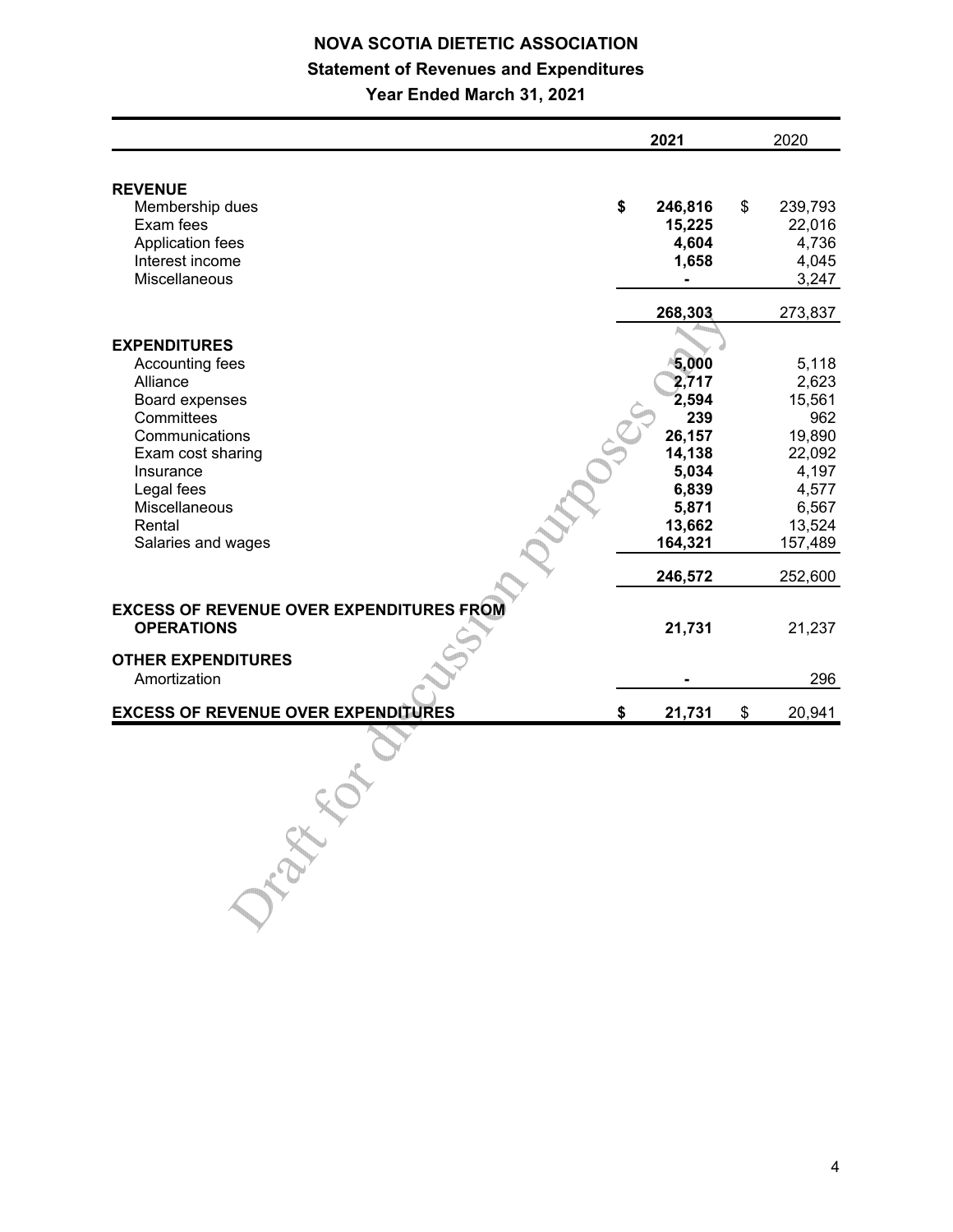# **NOVA SCOTIA DIETETIC ASSOCIATION Statement of Changes in Net Assets**

# **Year Ended March 31, 2021**

|                                       |   | 2021         | 2020    |
|---------------------------------------|---|--------------|---------|
| <b>NET ASSETS - BEGINNING OF YEAR</b> | S | $132,537$ \$ | 111.596 |
| Excess of revenue over expenditures   |   | 21,731       | 20,941  |
| <b>NET ASSETS - END OF YEAR</b>       |   | 154,268      | 132,537 |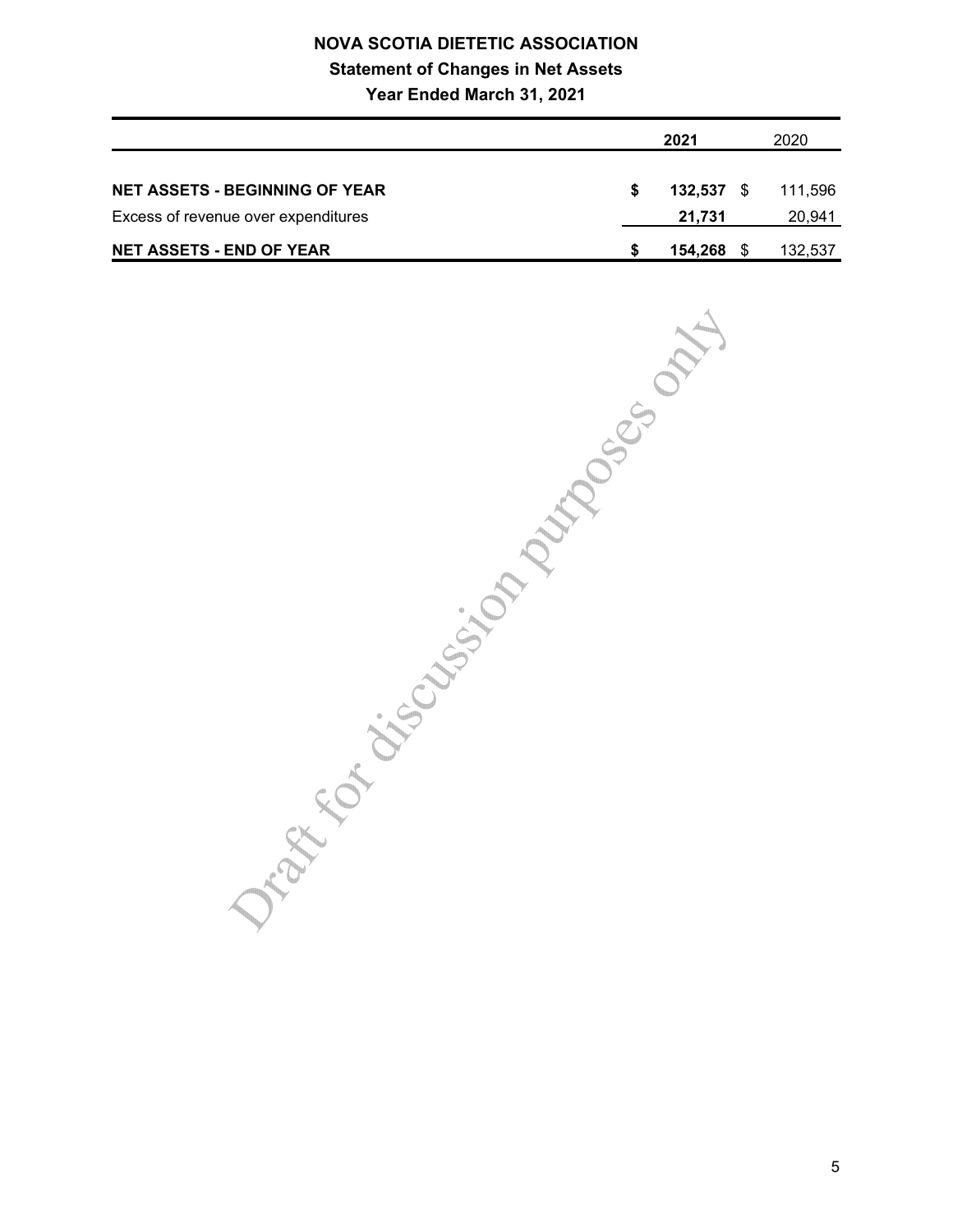# **NOVA SCOTIA DIETETIC ASSOCIATION Statement of Cash Flows Year Ended March 31, 2021**

|                                                                                                                                                                                                                    | 2021                                              |    | 2020                                                        |
|--------------------------------------------------------------------------------------------------------------------------------------------------------------------------------------------------------------------|---------------------------------------------------|----|-------------------------------------------------------------|
| <b>OPERATING ACTIVITIES</b><br>Excess of revenue over expenditures<br>Item not affecting cash:<br>Amortization                                                                                                     | \$<br>21,731                                      | \$ | 20,941<br>296                                               |
|                                                                                                                                                                                                                    | 21,731                                            |    | 21,237                                                      |
| Changes in non-cash working capital:<br>Accounts payable and accrued liabilities<br>Membership dues received in advance<br>Prepaid expenses<br>Guaranteed investment certificates<br>Exam fees received in advance | 11,016<br>73,174<br>1,523<br>742<br>525<br>86,980 |    | 2,084<br>(91, 885)<br>2,663<br>(4,045)<br>1,575<br>(89,608) |
| <b>INCREASE (DECREASE) IN CASH FLOW</b>                                                                                                                                                                            | 108,711                                           |    | (68, 371)                                                   |
| Cash - beginning of year                                                                                                                                                                                           | 83,832                                            |    | 152,203                                                     |
| <b>CASH - END OF YEAR</b>                                                                                                                                                                                          | 192,543                                           | S  | 83,832                                                      |

**CASH CASH OF BOOM**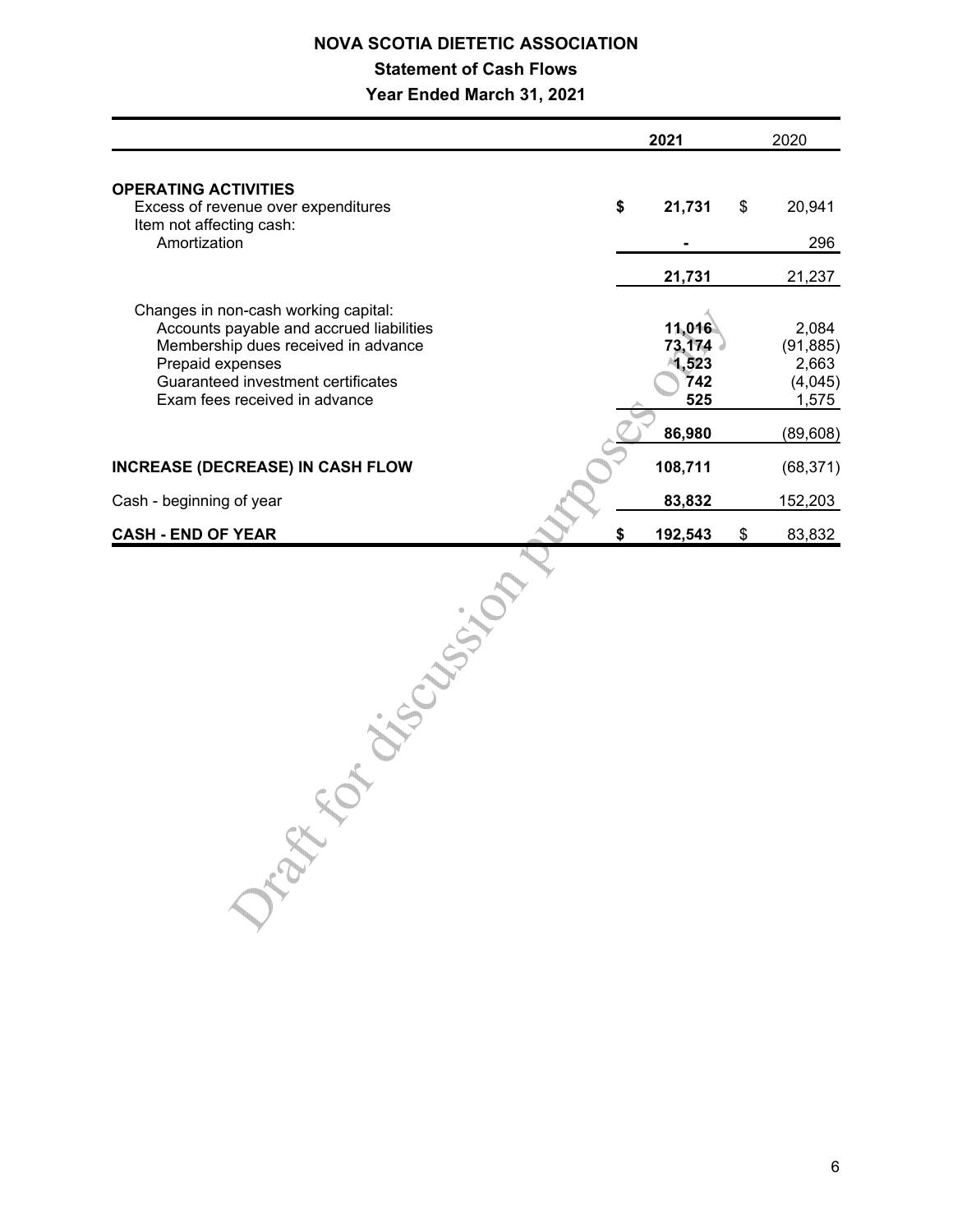### **1. NATURE OF OPERATIONS**

Nova Scotia Dietetic Association (the "Association") is a not-for-profit organization, created under the laws of Nova Scotia, whose primary purpose is to regulate dietetic practice in the interest of Nova Scotians. The Association is exempt from income taxes as a not-for-profit organization pursuant to paragraph 149(1)(l) of the Income Tax Act (Canada).

## **2. SUMMARY OF SIGNIFICANT ACCOUNTING POLICIES**

#### Basis of presentation

The financial statements were prepared in accordance with Canadian accounting standards for notfor-profit organizations (ASNPO).

#### Financial instruments

Financial instruments are recorded at fair value when acquired or issued, except for transactions with related parties which are recorded at the exchange amount. In subsequent periods, financial assets with actively traded markets are reported at fair value, with any unrealized gains and losses reported in income. All other financial instruments are reported at amortized cost, and tested for impairment at each reporting date. Transaction costs on the acquisition, sale, or issue of financial instruments are expensed when incurred.

#### Cash and cash equivalents

Cash includes cash on hand and deposits within Canadian financial institutions, net of outstanding transactions.

#### Revenue recognition

Membership dues, exam fees, application fees and interest income are recognized as revenue in the fiscal year to which the payments apply.

#### Contributed services

There are a significant amount of hours donated by directors which aid in administering the various programs and activities undertaken by the Association. Contributed hours of directors are not recognized in the financial statements due to the difficulty in determining the fair market value of their services.

#### Capital assets

Capital assets are stated at cost less accumulated amortization and are amortized over their estimated useful liveson a declining balance basis. All assets are fully amortized with no additions during the year.

## Measurement uncertainty

The preparation of financial statements in conformity with Canadian accounting standards for notfor-profit organizations requires management to make estimates and assumptions that affect the reported amount of assets and liabilities, disclosure of contingent assets and liabilities at the date of the financial statements and the reported amounts of revenues and expenses during the period. Such estimates are periodically reviewed and any adjustments necessary are reported in earnings in the period in which they become known. Actual results could differ from these estimates. The most significant accounting estimates in these financial statements include accrued liabilities.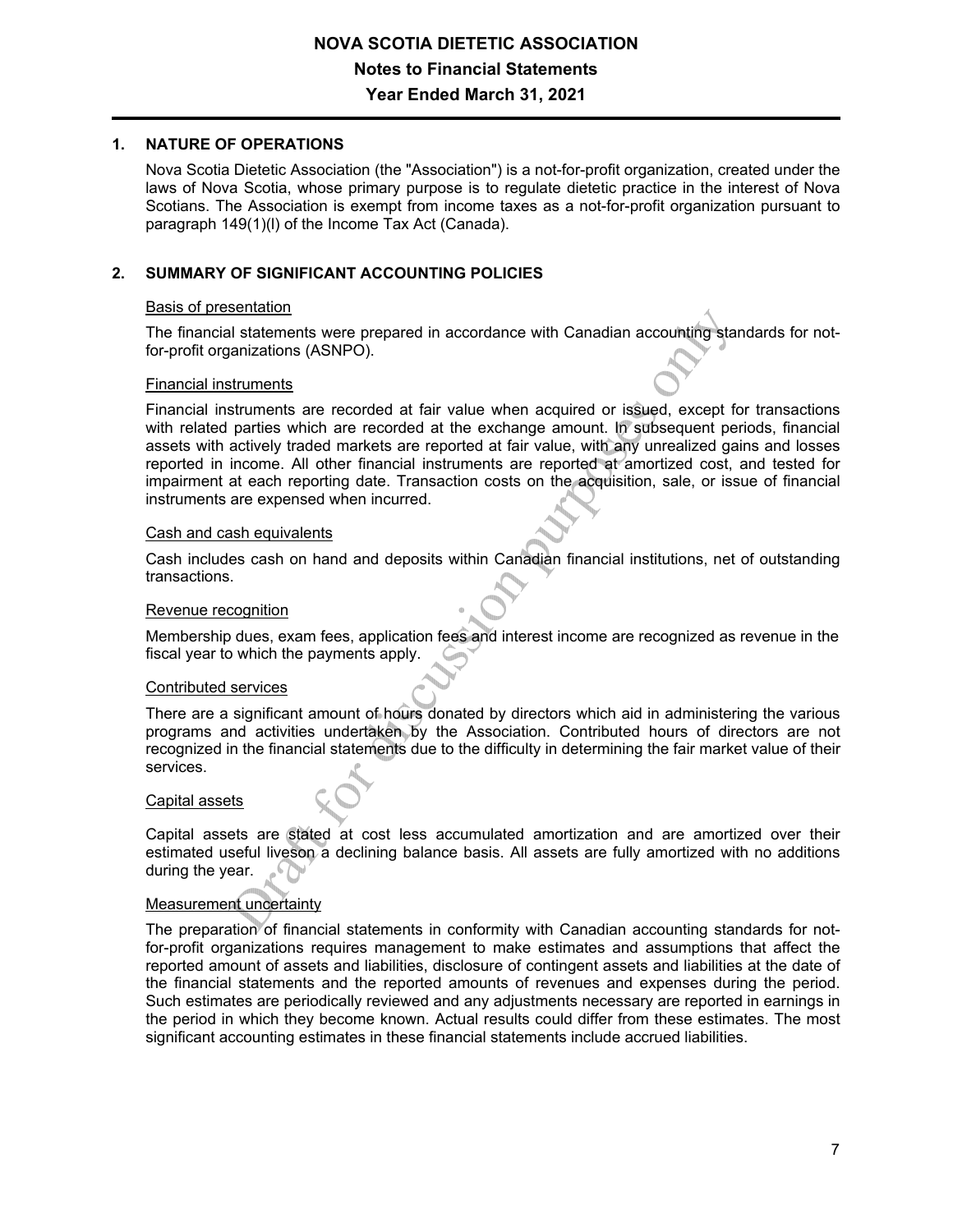#### **3. FINANCIAL INSTRUMENTS**

The Association is exposed to various risks through its financial instruments and has a comprehensive risk management framework to monitor, evaluate and manage these risks. The Association's financial instruments consist of cash, guaranteed investment certificates, and accounts payable and accrued liabilities. The following analysis provides information about the Association's risk exposure and concentration as of March 31, 2021.

Credit risk

Credit risk arises from the potential that a counter party will fail to perform its obligations. The Association is exposed to credit risk from members. The Association has a significant number of members which minimizes concentration of credit risk.

#### Liquidity risk

Liquidity risk is the risk that an entity will encounter difficulty in meeting obligations associated with financial liabilities. The Association is exposed to this risk mainly in respect of its receipt of funds from its members.

#### Market risk

Market risk is the risk that the fair value or future cash flows of a financial instrument will fluctuate because of changes in market prices. Market risk comprises three types of risk: currency risk, interest rate risk and other price risk. The Association is mainly exposed to interest rate risk.

#### Interest rate risk

Interest rate risk is the risk that the value of a financial instrument might be adversely affected by a change in the interest rates. In seeking to minimize the risks from interest rate fluctuations, the Association manages exposure through its normal operating and financing activities. The Association is exposed to interest rate risk primarily through its guaranteed investment certificates.

## **4. GUARANTEED INVESTMENT CERTIFICATES**

Cashable investments, which consist of guaranteed investment certificates, maturing or redeemable at various dates not exceeding 36 months, at interest rates of 0.37% to 2.10% (2020 - 0.25% to 2.10), are recorded at principal value plus accrued interest.

# **5. ACCOUNTS PAYABLE AND ACCRUED LIABILITIES**

 $\sim$ 

|                                                         | 2021 |                 |    | 2020            |  |  |
|---------------------------------------------------------|------|-----------------|----|-----------------|--|--|
| <b>Accrued liabilities</b><br>Source deductions payable |      | 20,848<br>4.489 | \$ | 10,105<br>4.216 |  |  |
|                                                         |      | 25.337          | Œ  | 14,321          |  |  |

## **6. REVENUE RECEIVED IN ADVANCE**

Membership dues and exam fees received in advance consists of receipts relating to fees paid for the 2022 fiscal year.